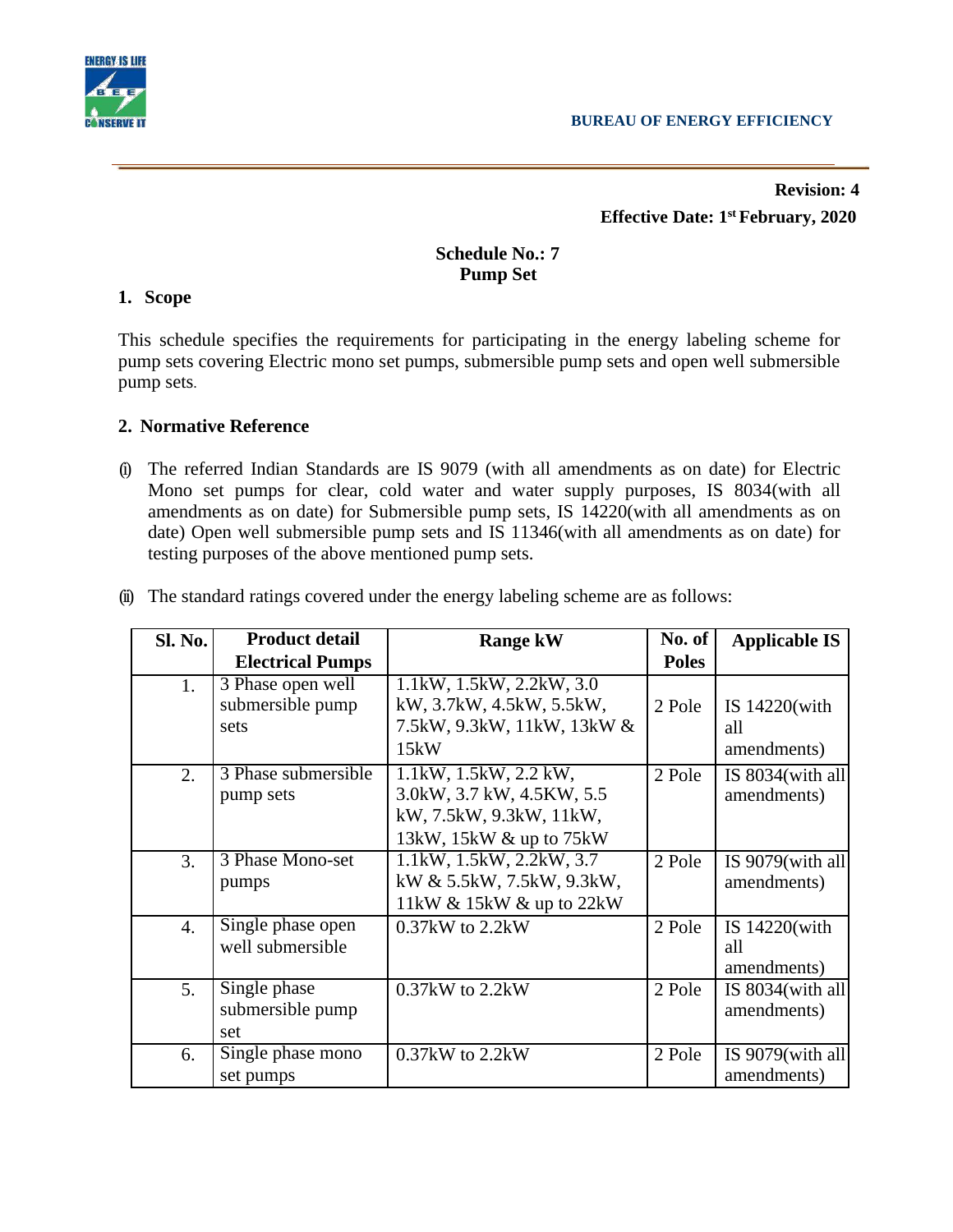#### **3. Terms and Definitions**

- a. Label means any written, printed, marked, stamped or graphic matter affixed to, or appearing upon the Pumps.
- b. Performance Factor means relative improvement of the pumpset overall efficiency with respect to BIS specified benchmark efficiency.
- c. Overall efficiency of the pump set is including the efficiency factor for induction motors. The overall efficiency is calculated as per IS 14220 (with all amendments), IS 8034 (with all amendments) and IS 9079(with all amendments) for pump sets and IS 12615(with all amendments), IS: 4029 (with all amendments), IS 325 (with all amendments) for induction motors.
- d. NABL means National Accreditation Board For Testing And Calibration Laboratories
- e. ILAC means International Laboratory Accreditation Cooperation
- f. APLAC means Asia Pacific Laboratory Accreditation Cooperation

## **4. Eligibility Criteria**

- (i) BIS License mark certification for the product is mandatory.
- (ii) Quality Certification such as ISO/BIS is mandatory.
- (iii)Only BIS/BIS approved lab/NABL/ILAC/APLAC approved lab test report is acceptable.

#### **5. Testing Guideline**

- **5.1.** Method of Tests: The testing code and procedure for Electric Mono set pumps, Submersible pump sets and Open well submersible pump sets would be as per IS 11346 all amendments as on date.
- **5.2. Parameters to be tested:** Parameters for check verification and challenge testing are guaranteed performance of nominal volume rate of flow, nominal head and overall efficiency of the pump set at the duty point.
	- a) The Open well submersible pump sets shall meet the requirements of performance in Clause 16 (16.1 through 16.7) of IS 14220: 2018 all amendments as on date.
	- b) The submersible pump sets shall meet the requirements of performance in Clause 11 (11.1 through 11.5) of IS 8034:2018 all amendments as on date.
	- c) The Electric Mono set pump shall meet the requirements of performance in Clause 13 (13.1 and 13.6) of IS9079:2018 all amendments as on date.

## **5.3. Test Report:**

a) The test reports shall be reported as per the format in Annexure C & D of IS 11346:2002 all amendments as on date

b) Supporting document for minimum BIS efficiency declared is required along with test reports.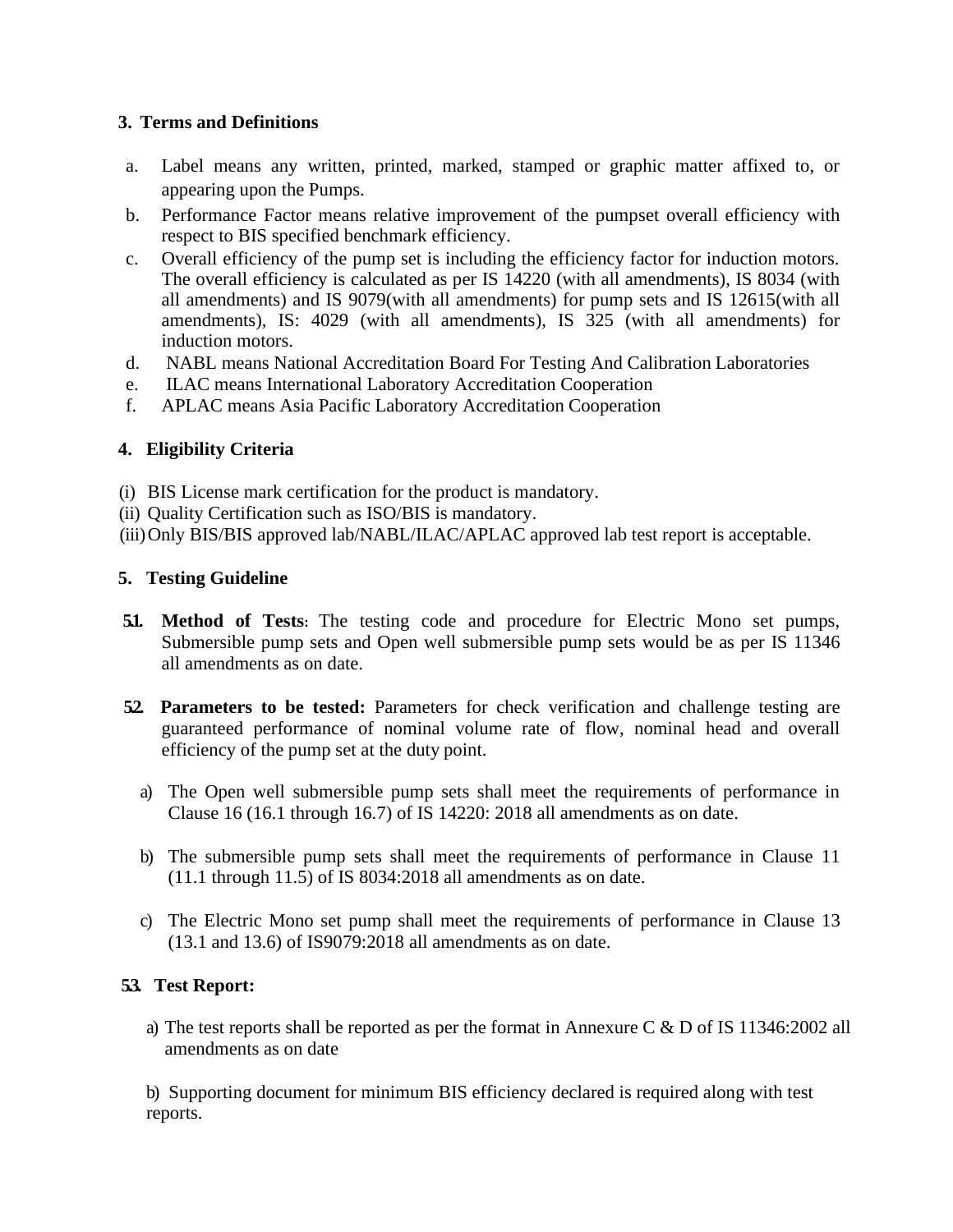| <b>Star Rating</b> | <b>Performance Factor of the Pump Set</b> |
|--------------------|-------------------------------------------|
| 1 Star             | $\geq$ 1.00 & <1.10                       |
| 2 Star             | $\geq$ 1.10 & <1.20                       |
| 3 Star             | $\geq$ 1.20 & <1.30                       |
| 4 Star             | $\geq$ 1.30 & <1.40                       |
| 5 Star             | >1.40                                     |

6. **Energy Labeling Plan:** The star rating plan for pump sets is as below:

The above star rating plan for pump sets is valid from  $1<sup>st</sup>$  February 2020 to 31 $<sup>st</sup>$  January 2023.</sup>

## **7. Sampling Plan**

The samples will be picked up by Bureau of Energy Efficiency or its designated agency for testing from either manufacturing facility or warehouse or the dealer. Sample size would be 2 pump sets per rating.

## **8. Manner of Display:**

- (i) The rating plate details will be as per the requirements of relevant Indian Standards with all its latest amendments.
- (ii) The sample label on the name plate is as follows:

## **POWER CONSUMPTION STAR LABEL – ELECTRICAL PUMPS (Fig.1)**

| <b>Animal Education</b><br><b>WERGY BAVINGS GUIDE</b> | <b>Performance factor:</b>           |                                  | Overall Efficiency of<br>the pumpset":             | <b>MINTER</b><br>$\mathcal{L}_{\infty}$<br><b>CONSTRUS II</b><br>BEE/XXX/XXX/XX |
|-------------------------------------------------------|--------------------------------------|----------------------------------|----------------------------------------------------|---------------------------------------------------------------------------------|
|                                                       |                                      |                                  | Label Period: 1stFebruary 2020 - 31st January 2023 |                                                                                 |
| Submersible/openwell/<br>monoset Pump                 | <b>Brand: XXXX</b>                   |                                  |                                                    | Min. Sub.:<br>m                                                                 |
| <b>Type</b>                                           | Model / Year:<br><b>Rated Power:</b> |                                  | kW/HP                                              |                                                                                 |
| Del. Size:<br>mm                                      | Head:<br>m                           | Dis.:                            | Ips Operating Head Range:<br>m                     |                                                                                 |
| A<br>Max. Current:                                    | Speed:                               | <b>RPM</b>                       | CONN.                                              | No. of Stages:                                                                  |
| Min. Bore Size:<br>mm                                 | v.                                   | PH, 50 Hz, Duty-S1, Category-A/B |                                                    | S. No.:                                                                         |

## **\*Aspect ratio of label shall remain same while printing**

Note: Please fill Electric Submersible/ Open well Submersible/ Monoset Pumps and respective Indian standards as actual in the star rating logo.